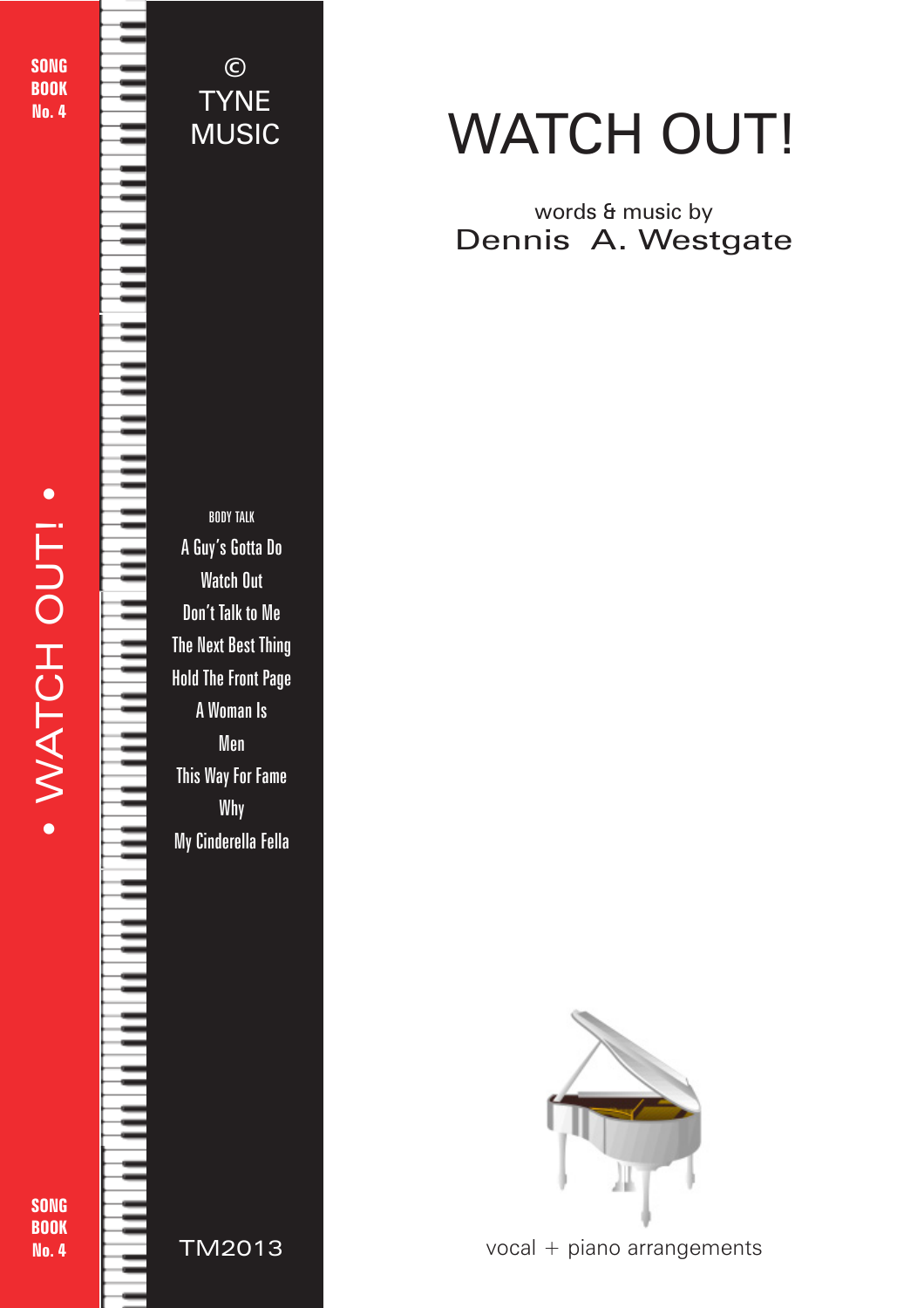

WATCH OUT Words & Music by

DENNIS A. WESTGATE

Welcome to this, the fourth album of songs from my original musicals.

These particular numbers were written for some of the more robust characters who appear my shows, from the frivolous and flighty 'late Kate' in **Downtown Divas,** the incandescent 'Bobby' the engine driver in **Platform Nine**, to 'Cokie' the drug addict, from my educational all-girl musical, **Broken Doll**.

There were many memorable moments I had to choose from so I've selected ten songs that illustrate the diversity of the characters in most of these plays.

D. A. Westgate



**© 2018 TYNE MUSIC** All rights reserved

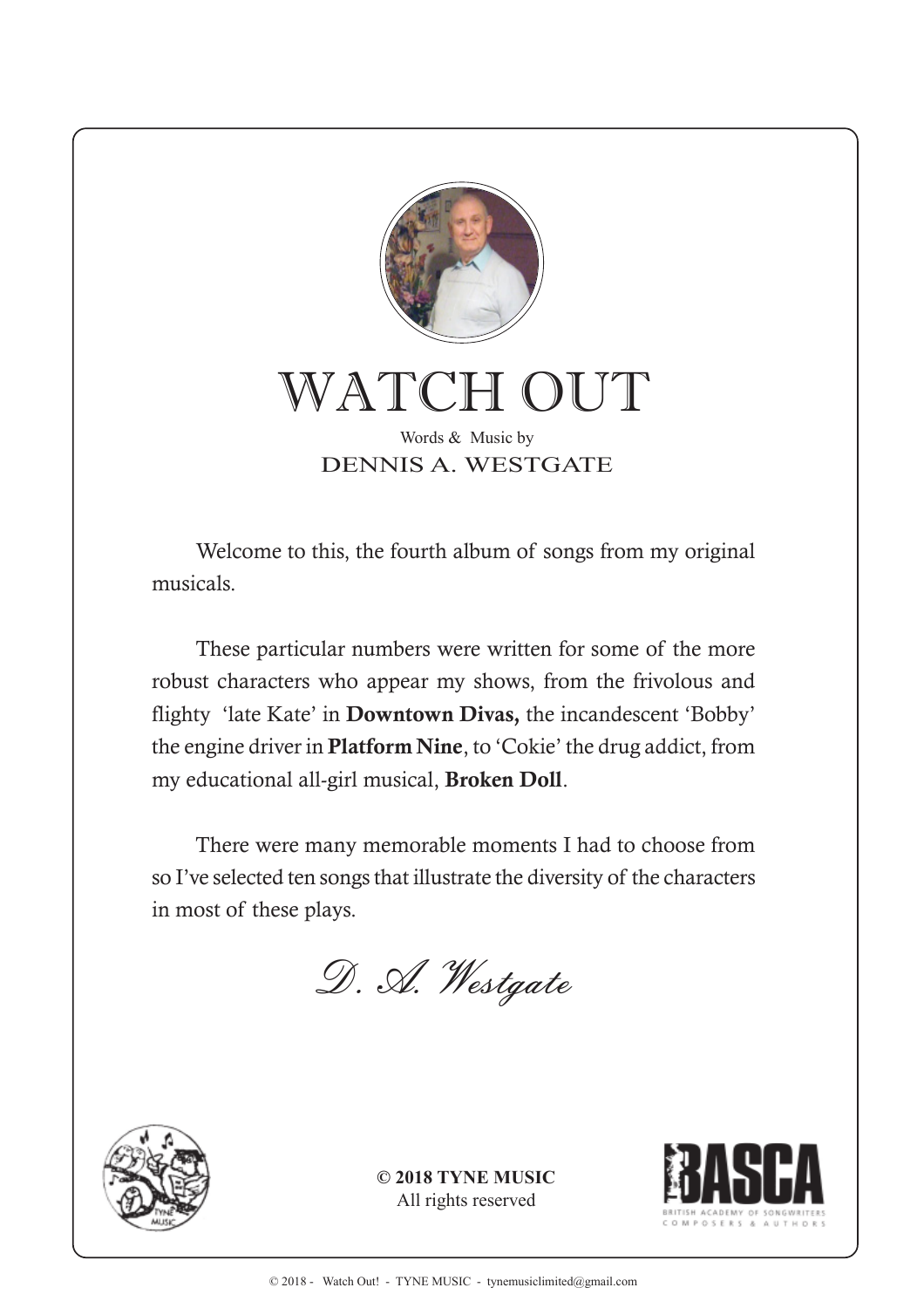

WATCH OUT



by DENNIS A. WESTGATE



ARRANGED FOR PIANO WITH CHORDS

|                                                                                            | <b>SONG TITLE</b>                                  | <b>From the Musical</b> | Page |
|--------------------------------------------------------------------------------------------|----------------------------------------------------|-------------------------|------|
|                                                                                            | 1. A GUY'S GOTTA DO Downtown Divas (2012)  2       |                         |      |
|                                                                                            |                                                    |                         |      |
|                                                                                            | 3. DON'T TALK TO ME Broken Doll (2001)  12         |                         |      |
|                                                                                            | 4. THE NEXT BEST THINGDowntown Divas (2012)  16    |                         |      |
|                                                                                            |                                                    |                         |      |
| 6.                                                                                         |                                                    |                         |      |
| 7.                                                                                         |                                                    |                         |      |
| 8.                                                                                         | THIS WAY FOR FAME Downtown Divas (2012)  37        |                         |      |
| 9.                                                                                         |                                                    |                         |      |
|                                                                                            | 10. MY CINDERELLA FELLA  Downtown Divas (2012)  43 |                         |      |
| (Full details of these musical are available on request from:- tynemusiclimited@gmail.com) |                                                    |                         |      |
| © 2018 TYNE MUSIC<br>All rights reserved                                                   |                                                    |                         |      |
|                                                                                            |                                                    |                         |      |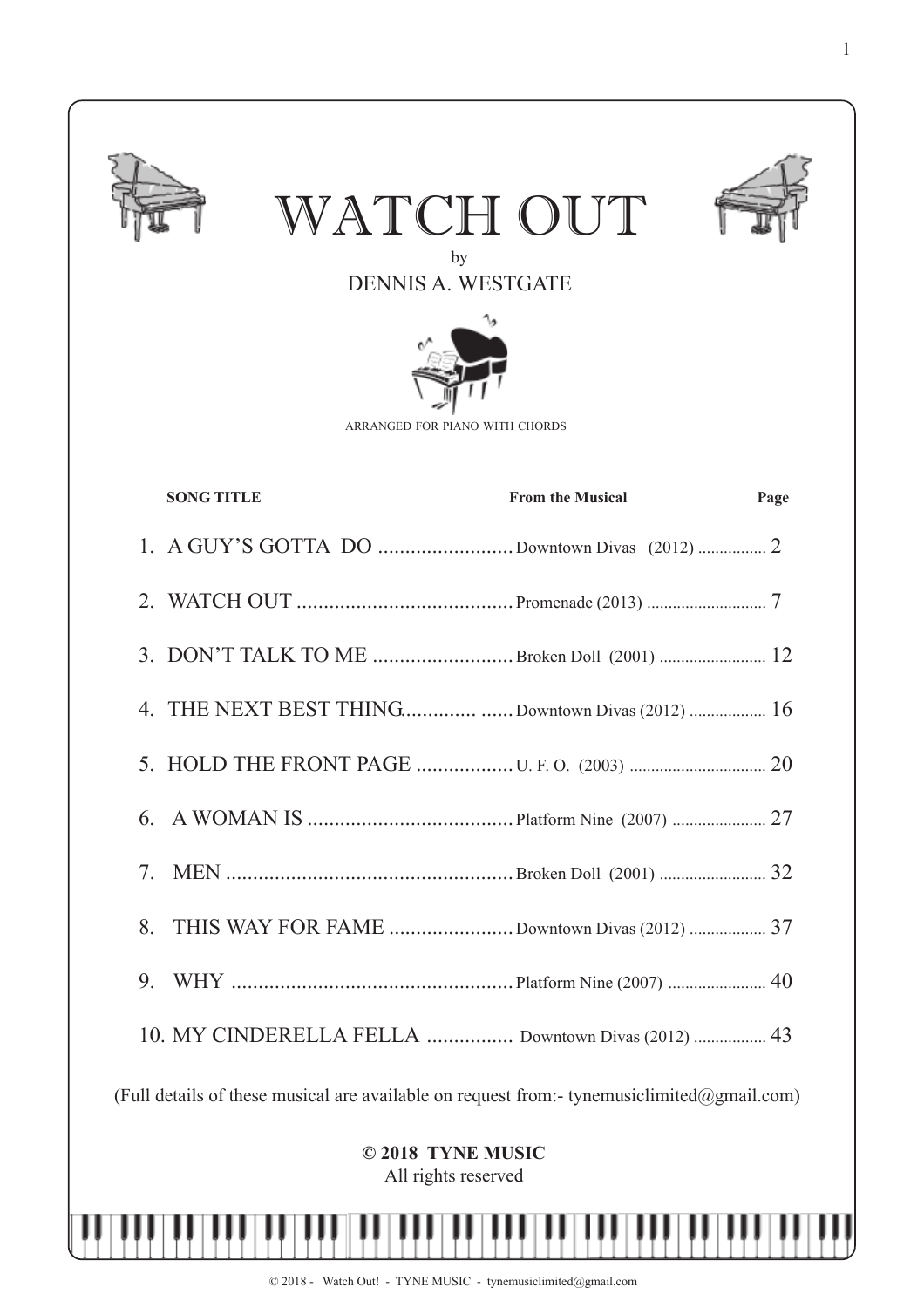## WATCH OUT!

### A GUY'S GOTTA DO

To all you doubting Thomases, don't go chasing promises Not unless you can reason everything through Because a guy's gota do what a guy's gotta do What a guy's gotts do You've heard about those men of fame, who only fall to rise again If you were to ask for one point of their view They's say, "A guy's gotta do what a guy's gotta do What a guy's gotta do

#### (**chorus)**

**For nothing comes of indecision You could end up with tunnel vision You won't get far by sitting upon the fence If you want a 'life that's betterer' You must be a 'go and getterer' Nothing else you do will make any sense, believe me**

Beethoven wrote a symphony, yet couldn't hear a single key So he played along,thpough he hadn't a clue Because a guy's gotta do what a guy's gotta do What a guy's gotta do When Oliver requested more, they quickly threw him out the door Though he froze and his toes and his fingers turned blue He said a guy's gotta do what a guy's gotta do What a guy's gotta do

#### **(chorus)**

When Nelson with his one good eye, kissed his sailo friend goodbye And they asked Mister Hardy if it were true He said a Guiy's gotta do what a guy's gotta do What a guy's gotta do When Armstrong walked upon the moon, the Earth looked like a toy balloon But the credit he shared with all of the crew Because a guy'sgotta do what a guy's gotta do What a guy's gotta do

#### **(chorus)**

So when they say it can't be done, you can prove those doubters wrong As young David said when Goliath he slew Well a guy's gotta do what a guy's gotta do Yes a guy's gotta do what a guy's gotta do What a guy's gotta do



*One of the 16 musical numbers from 'DOWNTOWN DIVAS'*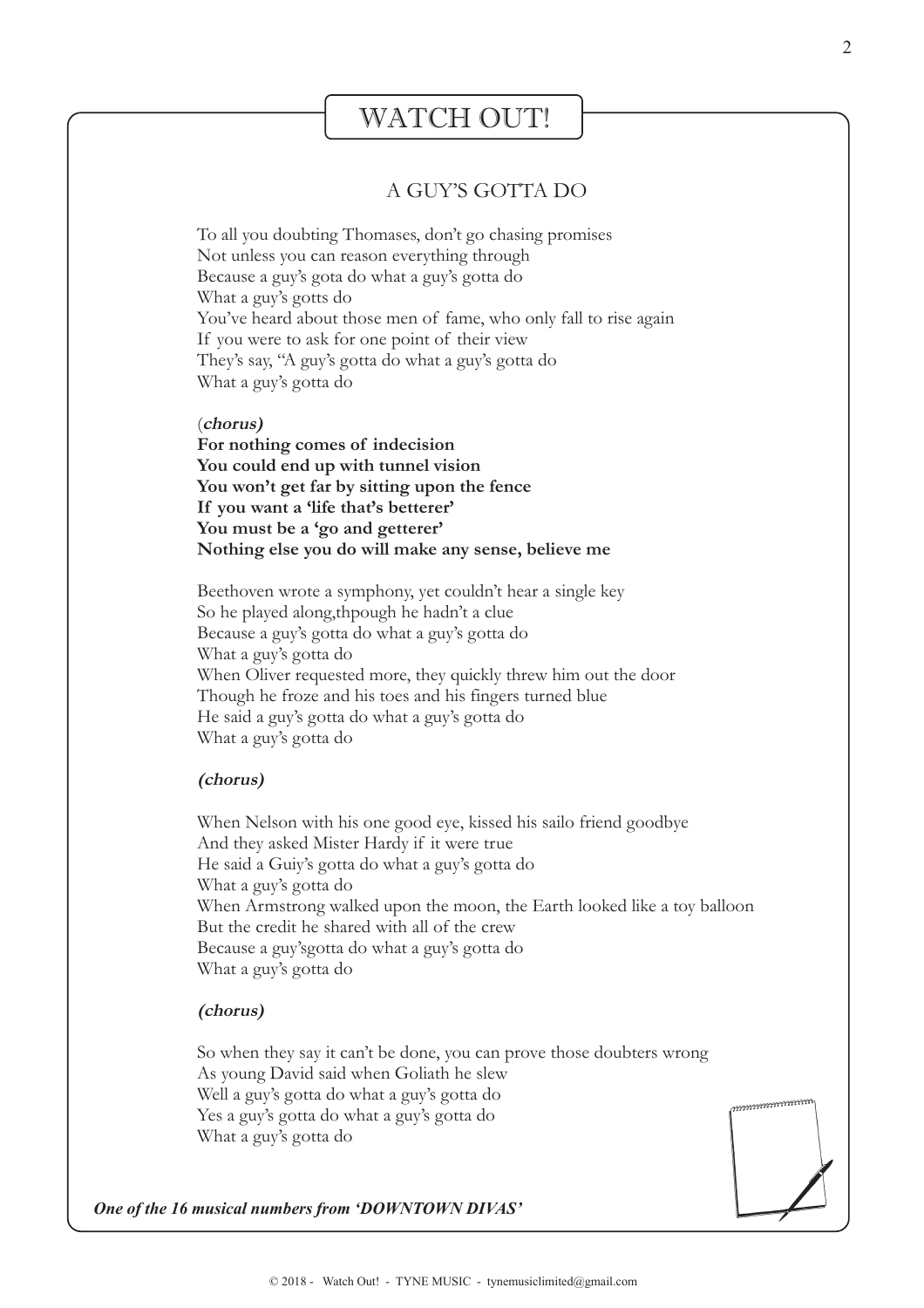# A Guy's Gotta Do!